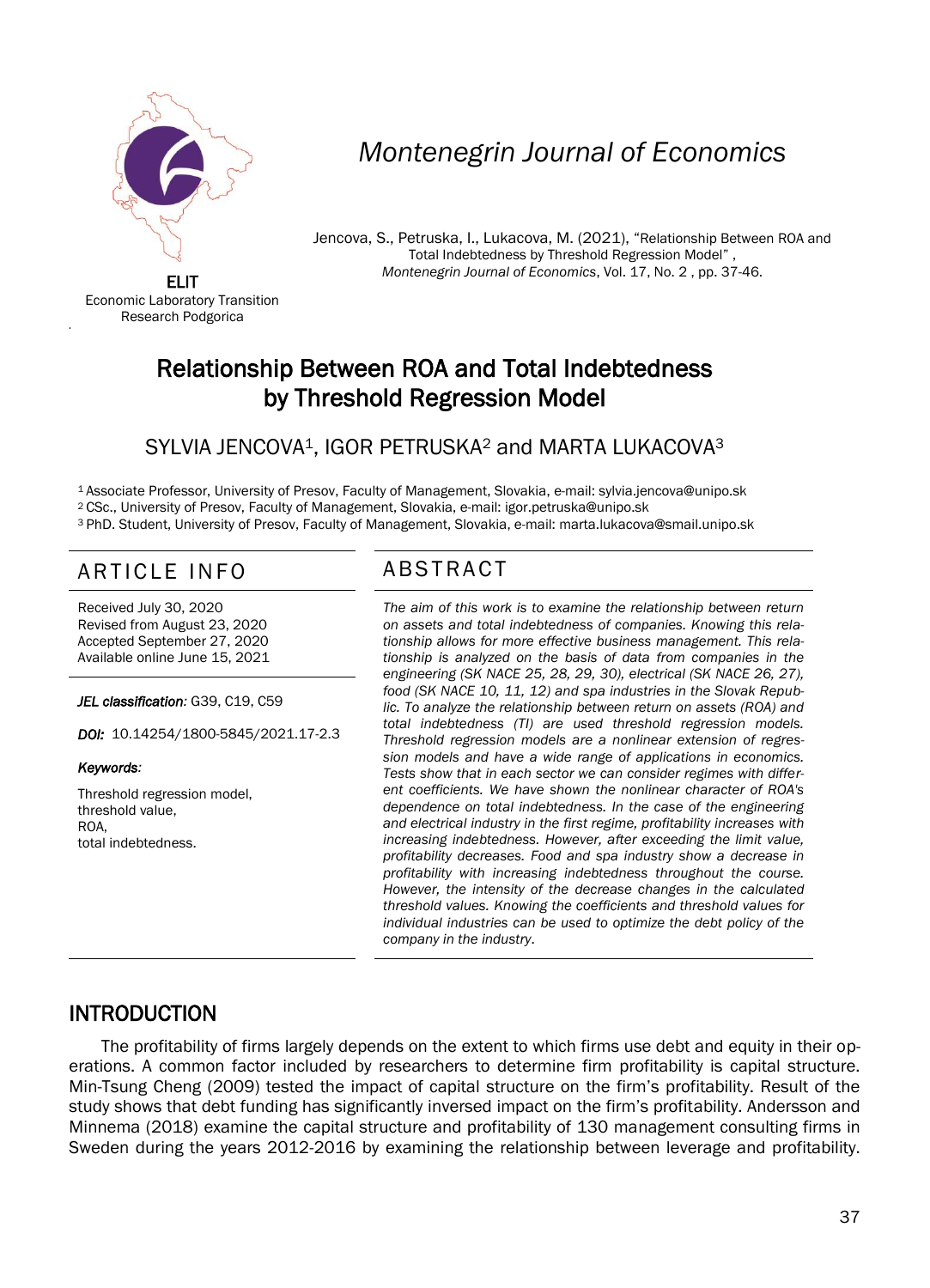Muscettola and Naccarato (2016) examine the impact of debt on corporate profitability using a longitudinal sample of 7 370 Italian SMEs operating in the commerce sector during 2006-2010.

Study by Abu-Abbas, Alhmoud and Algazo (2019) tests the relationship between financial leverage and firm performance. Based on a sample from Amman Stock Exchange, the study finds that the financial leverage has a negative relationship with the firm performance proxies by ROA and EVA.

| Negative effect of debt on profitability          | Olokoyo (2013), Quang and Xin (2014), Sheikh and<br>Wang (2013), Mireku et al. (2014)        |  |  |
|---------------------------------------------------|----------------------------------------------------------------------------------------------|--|--|
| Positive effect of debt on profitability          | Ramachandran and Candasamy (2011), Goyal (2013),<br>Saeed et al. (2013), Nawaz et al. (2011) |  |  |
| Non-linear effect (inverse U-shaped relationship) | Cheng et al. (2010), Kebewar (2012)                                                          |  |  |

Table 1. Relationship between debt and profitability

Source: own processing

## 1. ENGINEERING, ELECTRICAL, FOOD AND SPA INDUSTRY IN SLOVAKIA

Slovakia has historically been and will continue to be an industrial state. According to the statistics of the European Union, the Slovak Republic is even the most industrialized state in the European area. Industrial production is a key element in ensuring the economic growth of Slovakia. *Engineering industry* in Slovakia is one of the main pilots of the Slovak economy. It has a strong historical background and maintains its stable position in the Slovak industry. In terms of representation in the industry ranking, the engineering industry in 2019 after the automotive industry (32.4%), accounted for almost 15.2%, compared to the electrical industry, which reached 9.2%. The engineering industry is generally defined as the sum of the divisions of industries according to the classification SK NACE Rev. 2:

25 Manufacture of metal products except machinery and equipment,

- 28 Manufacture of machinery and equipment.
- 29 Manufacture of motor vehicles, trailers and semi-trailers,
- 30 Manufacture of other transport equipment.

Due to the nature of production, part of the group of SK NACE 25 belong more to the metallurgical industry. Jencova (2018) evaluates competitiveness in industrial sectors by modeling volume of sales. From the branch of engineering industry, manufacture of machinery and equipment (SK NACE 28) is the most competitive during the period 2008-2019. The competitiveness coefficient is positive and the branch is the driving force in the ranking of the whole industry and industrial production of Slovakia. The manufacture of metal products except machinery and equipment (SK NACE 25), decreased from the second position in 2008 to the ninth position in 2013–2015. According to the Statistical Office of the Slovak Republic, 2 542.6 thousand people were employed in 2019 (94.2% of workers from the economically active population of the Slovak Republic), of which 696.7 thousand people worked in industry. At the end of the 1st quarter of 2020 it was 2 552.3 thousand people, of which worked in industry 708.5 thousand people. The engineering branch registered 2 100 companies, where were employed almost 104.2 thousand people before the coronary crisis.

The average annual growth rate of costs determined by the geometric mean for the period 2008- 2019 was 5.06% and the average annual growth rate of revenues determined by the geometric mean was 5.5%. Profit before tax (EBT) in 2018 was 1 177.09 thousand. €. It is an increase of 124.83% compared to 2008. In 2018, the median for the return on assets (ROA) within the group of companies SK NACE 28-Manufacture of machinery and equipment reached 3.88%, for the return on equity (ROE) almost 9.3%. The total indebtedness (TI) was 57%. The share of EBITDA in sales was 7.24%. Assets in this category sector turned 1.16 times per year, inventory turnover was 8 days, total liquidity has reached 1.61. Within the group of industry SK NACE 29 - Manufacture of motor vehicles, semi-trailers and trailers, the receivables turnover was 52.6 days and the inventory turnover was 13.28 days. One euro of equity invested in business accounted for two cents of net profit and one euro of sales generated almost three cents of EBITDA. The median value of newly created value in sales was 1.38%. Total liquidity reached 1.54. The median total indebtedness in the engineering group reached 58.04%. Within the group of in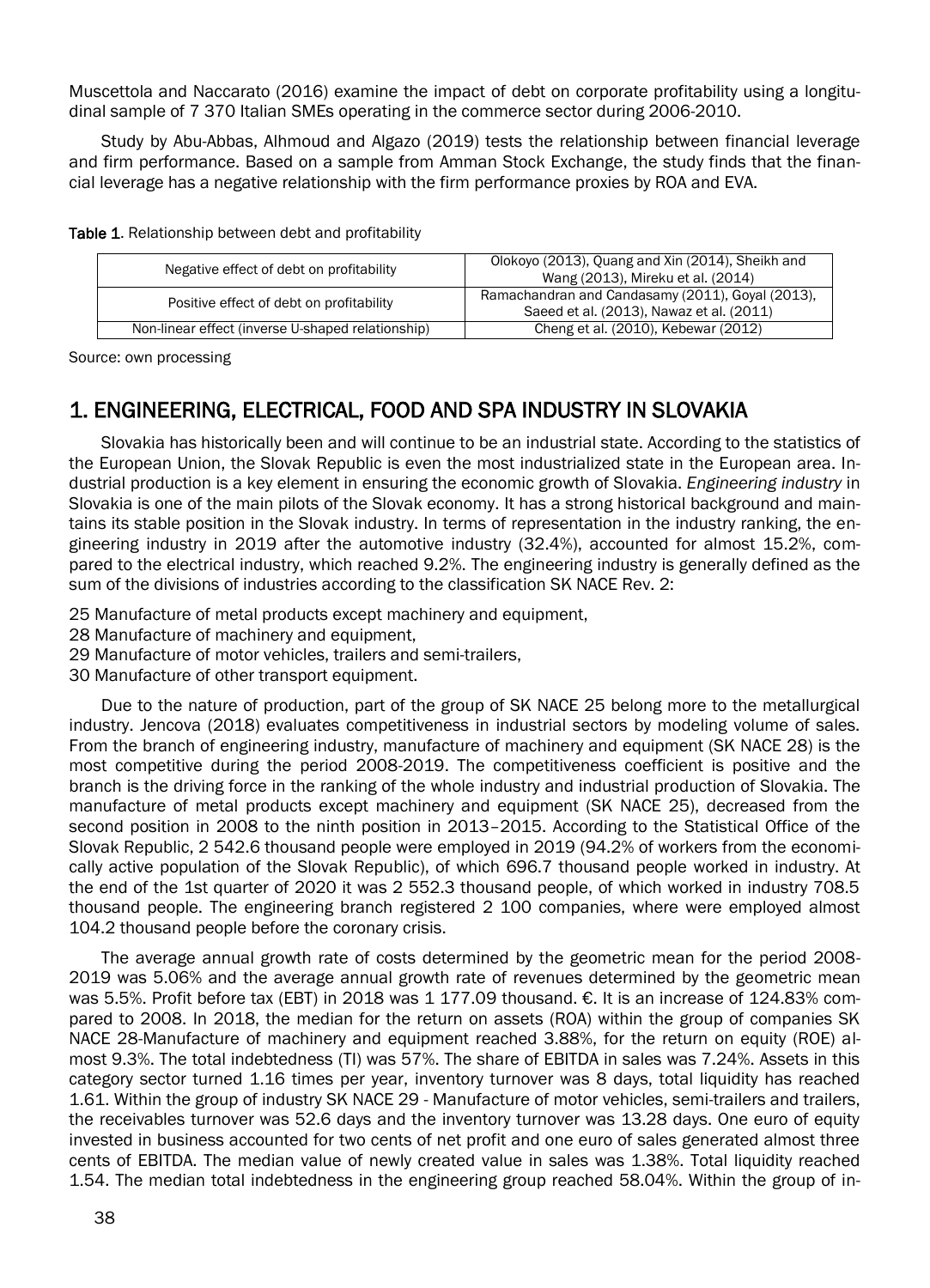dustry SK NACE 30-Manufacture of other transport equipment, the receivables turnover was 132.64 days and the inventory turnover was 50 days. One euro of equity invested in business accounted for two cents of net profit and one euro of sales generated six cents of EBITDA. The median newly created value in sales was 1.31%. Total liquidity reached 1.85. The median total indebtedness in the engineering group reached 50%.

The engineering industry showed the most significant increase in sales by 2019. In 2020 due to the crisis caused by COVID-19 sales for the first quarter decreased by 18% compared to the previous period. The results of non-financial corporations in the engineering industry for 2019 may partially signal how the non-financial corporations were prepared to cope with the unfavorable situation and what the current development will do with their future management. Most engineering corporations have long-term system solutions for crisis situations, especially in the area of costs. Due to the corona crisis, on the one hand, there is a decline in demand from abroad, but on the other hand, companies are forced to respond by changing processes or procedures to be better prepared for unexpected adverse situations. They are looking for solutions that will help them become more efficient and productive. Engineering companies in connection with COVID-19 have begun to reform many of the processes using automation and information technology.

*Electrical industry* is generally defined as the sum of the divisions of the industries according to the classification SK NACE Rev. 2:

26 Manufacture of computer, electronic and optical products,

27 Manufacture of electrical equipment.

The development of the electrical industry depends primarily on the automotive industry. Companies covering this sector expect growth in demand every year. According to the Statistical Office of the Slovak Republic, the electrical branch registers 1 436 business entities in the SK NACE 26 and 1 628 business entities in the SK NACE 27. The branch employs 50.83 thousand people, which is representing almost 10% of total employment in Slovak industry. In terms of sales in 2017, the manufacture of electrical equipment (SK NACE 27) was the first in the industry of the Slovak Republic, the seventh place was the manufacture of computer, electronic and optical products (SK NACE 26). At present, it is a constantly evolving sector. It has the potential for significant development in connection with the introduction of Industry 4.0 and Smart technologies.

Profitability of the sector before the crisis in 2009 had a downward trend and the economic slowdown in its development should result in a further blow down. Despite the declining trend in most subsectors across electrical industry, in particular the production of consumer electronics has ensured an increase in profitability. The median return on assets (ROA) reached 6.28%, the operating profit margin 4.9%, and the share of value added in sales reached 27.82%. In the debt analysis, the median for the industry reached a total debt of 59.05%. The analysis of activity indicators show, that it is necessary to continue to monitor the turnover indicators of short-term trade receivables, where the median in the SK NACE 26 reached a positive decrease from 44.4 days in 2008 to 39 days in 2016 and in the SK NACE 27 from 23.55 days in 2008 to 18.79 days in 2016. In contrast, electrical companies pay their liabilities much earlier than they encash receivables (Jencova, 2018).

*Food industry* is generally defined as the sum of the divisions of the industries according to the classification SK NACE Rev. 2:

- 10 Food production,
- 11 Beverage production,
- 12 Manufacture of tobacco products.

The food industry is closely connected with agriculture. The food industry registers 3 900 companies, the number of employed persons in 2017 was 37.021 thousand in food production and 5.25 thousand in beverage production. Jencova (2018) evaluates competitiveness in industrial sectors by modeling volume of sales. The food, beverages and tobacco industry acquired a negative competitiveness coefficient in 2008 and 2010, and was included in the group of less competitive ones. In recent years, the competitiveness coefficient has developed positively, which has made it possible to place the sector in the group of competitive ones. Multi-criteria evaluation of food businesses, based on the financial statements of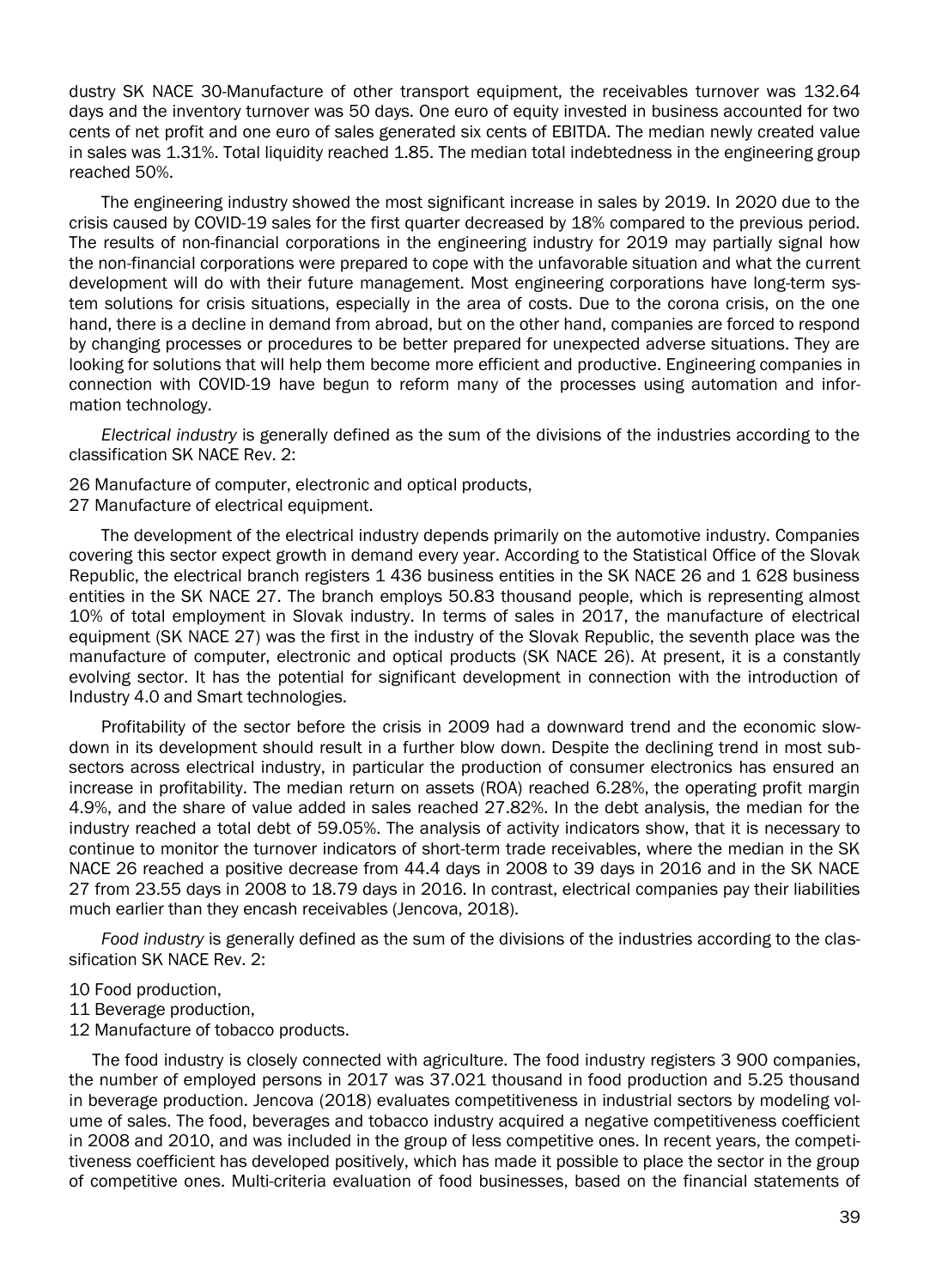non-financial corporations in the food industry for the period 2015 - 2018 taken from the Register of Financial Statements, shows that the majority of food businesses have similar results in different economic times. Rajo, Inc., Bratislava, Plzensky Prazdroj Slovakia, Inc., Velky Saris, Cheese factory Bel Slovakia, Inc., Michalovce, Ryba (Fish) Zilina, Ltd., Zilina, Heineken Slovakia Malthouse, Inc., Hurbanovo, Hubert J.E., Ltd., Sered, Mondelez SR Production, Ltd., Bratislava, Dr.Oetker, Ltd., Bratislava, Wineries Topolcianky, Ltd., Topolcianky and Hydina (Poultry) SK, Ltd., Kezmarok achieved the same order in terms of multicriteria methods in selected years. The financial indicators of food companies in 2019 were influenced by a number of determinants, mainly legislative changes, investments in modernization of production, expansion of capacities, increasing purchase prices, food imports and many others, whether positive or negative. The current situation associated with COVID-19 has affected the Slovak economy in all areas.

Thanks to its tradition, the Slovak *spa industry* is successful and is increasingly participating in the development of tourism in the Slovak Republic. The Slovak spa industry is a cultural and historical phenomenon in Central Europe. In the Slovak Republic, we record 21 spa companies, which in 2018 employed 3 750 people and the annual turnover was 155 313 thousand €. The largest spa companies include Slovak Health Spa Piestany, Inc., Slovak Health Spa Rajecke Teplice, Inc., Bardejov spa, Inc., Slovak Health Spa Turcianske Teplice, Inc., Spa Trencianske Teplice, Inc. According to the Statistical Office of the Slovak Republic, the Slovak spa employs almost 4 000 people. In the first place in terms of employment (908 employees), added value (23 737 mil. €), the volume of completed sales (36 782 mil. €), by the number of guests (44 898) and the number of beds (2 400) are classified Slovak Health Spa Piestany, Inc. Spa Bojnice, Inc. can be unambiguously included among the spa companies with higher profitability, where one euro of equity generated eight cents of net profit in 2018. On the contrary, Natural Iodine Spa Cíz, Inc., PIENINY RESORT, Ltd., Spa Brusno, Inc., which are already in restructuring, show a long-term loss. Negative equity in recent years shows Spa Kovacova, Ltd. (Stefko et al., 2020).

Jencova (2018) constructed a competitiveness indicator, which is based on items of the financial statements of the entity (sales, personnel costs and assets of the company). In the period 2013-2018 the Slovak spa industry is competitive, while the most competitive were Slovak Health Spa Rajecke Teplice, Inc., Slovak Health Spa Turcianske Teplice, Inc., Spa Bojnice, Inc.. Among the less competitive companies belong Spa Sliac, Inc. and among the uncompetitive we can include the Specialized Medical Institute Marina. Jencova et al. (2019) in their work analyzed the financial and economic position of spa companies in space through the methods of multicriteria evaluation for the period 2013-2017. The authors chose for criteria the ratio financial metrics ROA, ROS (return on sales), the share of personnel costs in net turnover and the share of value added in sales. According to the financial analysis by applying four methods of multicriteria evaluation (ranking method, scoring method, normalized variable, distance from a fictitious object), the results showed that the Spa Bojnice, Spa Lucky, Spa Dudince, Bardejov spa and Slovak Health Spa Piestany were the best in the ranking. The least competitive in 2017 were Spa Stos, Inc., Natural Health Spa, Cerveny Klastor Pieniny Resort, Ltd., Natural Iodine Spa Ciz, Inc., Spa Brusno, Inc.. Stefko et al. (2018) also deal with the issue of spas and health care in Slovakia. According to data from the National Center of Health Care in 2018, 179 213 patients completed medical stay in spa treatment facilities. It is an increase of 7%. The average length of stay was 12.8 days. At present, all spa companies in Slovakia are financially affected as a result of the coronary crisis.

## 2. DATA AND METHODOLOGY

The analysis used financial ratios of companies obtained from the year-end financial statements of companies in the Slovak Republic in the following sectors:

- Engineering industry 1 139 findings for the period 2014-2018
- Electrical industry 749 companies in 2017
- Food industry 374 findings 2013-2018
- Spa 125 findings 2013-2018

Threshold models have a wide range of applications in economics and have developed rapidly over the three decades. The first generation of threshold regression models developed inference under the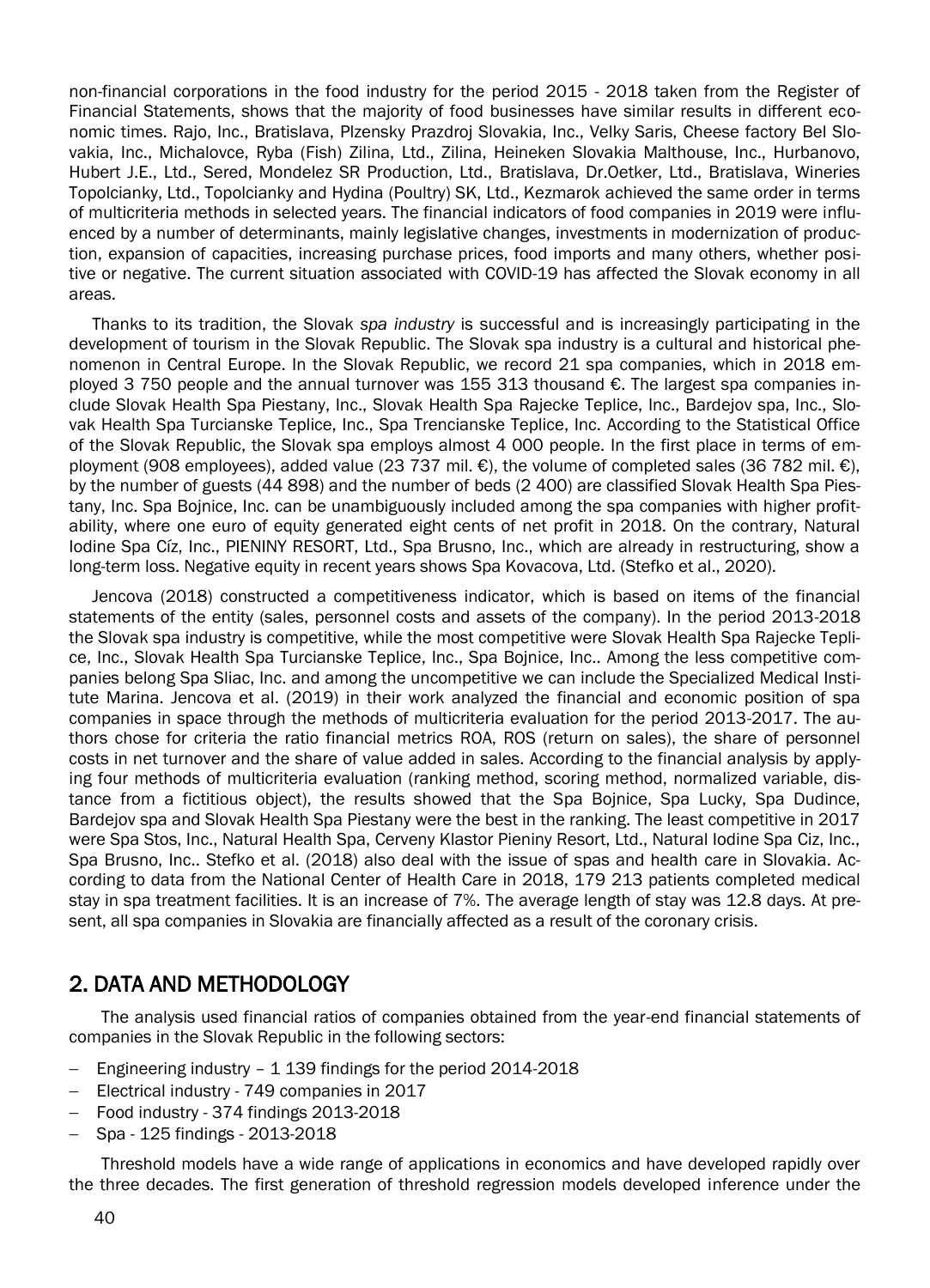assumption of exogenous or predeteremined threshold variables. Recently, there is a growing interest in threshold regression models that accommodate endogenous threshold variables in order to identify the underlying mechanisms of such theories. Generalized threshold regression models are employed in a wide range of different fields of application.

Threshold models are often applied to time-series data. The threshold can be a time. Or the threshold can be in terms of another variable (Stata, 2020). Threshold models occur as special cases of more complex statistical procedures such as mixture models, switching models, Markov switching (MSW) and Smooth Transition Autoregressive (STAR) (Arlt and Arltova, 2003).

| Lee et al. (2011)            | Finance, sociology and biostatistics                                                           |  |  |
|------------------------------|------------------------------------------------------------------------------------------------|--|--|
| Lee et al. (2017)            | Explain relationship between public debt and median real<br>GDP growth                         |  |  |
| Huang, Hwang and Yang (2008) | Explain the non-linear relationship between energy con-<br>sumption growth and economic growth |  |  |

Table 2. Use of generalized threshold regression models

Source: own processing

The threshold regression model extends linear regression by allowing different coefficients for individual regions. These areas are identified by whether the values of the threshold variable are below or above the threshold value. The model can have multiple threshold values. The number of model limits is determined based on information criteria: Bayesian information criterion (BIC), Akaike information criterion (AIC), or Hannan – Quinn information criterion (HQIC). Consider a threshold regression with two regimes (regions) (Stata, 2017) determined by *γ* :

#### *yt = xtβ + ztδ1 +εt if - ∞ < q<sup>t</sup> ≤ γ yt = xtβ + ztδ2 +εt if γ < q<sup>t</sup> < ∞*

where *y<sup>t</sup>* is a dependent variable, *x<sup>t</sup>* is a vector of variables that can also contain lagging values of *yt*, *β* is *k x 1* vector of regionally invariant parameters, *ε<sup>t</sup>* is IID error with mean value 0 and variance *σ2*, *z<sup>t</sup>* is vector of variables with regionally specific vectors coefficients *δ<sup>1</sup>* and *δ2*, *qt* is a threshold variable, which can be one of the variables *x<sup>t</sup>* or *zt*.

Our task is to determine the parameters *β, δ<sup>1</sup> , δ<sup>2</sup>* . Region 1 is defined as a subset of observations in which the value of *q<sup>t</sup>* is less than or equal to the threshold *γ*. Similarly, Region 2 is defined as a subset of observations in which the value of *q<sup>t</sup>* is greater than the threshold *γ*. Conclusions about the "nuisance" parameter *γ* are complicated due to its non-standard asymptotic distribution (Hansen, 2000). Threshold uses conditional least squares to estimate the parameters of the threshold regression model. The threshold value is estimated by minimizing the sum of squared errors *(SSE)* obtained for all tentative thresholds. The estimated threshold *γ*´ is one of the values in the threshold variable *q<sup>t</sup>* . To estimate the threshold, we minimize the least squares of the following regression with *T* observations and two regions (Stata 2017):

$$
y_t = x_t \beta + z_t \delta_1 I(-\infty < q_t \leq \gamma) + z_t \delta_2 I(\gamma < q_t < \infty) + \varepsilon_t
$$

where *I* is indicator function for a sequence of  $T^{\prime}$  values in  $q_t$ , where  $T^{\prime} < T$ . The default trimming percentage is set to 10%, which implies that T´corresponds to the number of observations between the 10th and the 90th percentile of *q<sup>t</sup> .* The estimator for the threshold is:

$$
\gamma = \arg min_{\gamma \in \Gamma} S_{T^{\gamma}(\gamma)}
$$

where *Г = ( -∞, ∞)*

$$
S_{T(\gamma)} = \sum_{t=1}^{T'} \{ yt - xt\beta + z\tau\delta 1I(-\infty < qt \leq \gamma) + z\tau\delta 2I(\gamma < qt < \infty) \}^2
$$

The statistical software Stata 15.1 was used to calculate the coefficients and treshold values. The work deals with the non-linear effect (inverse U-shaped relationship) between ROA and Total Indebtedness using a threshold regression model.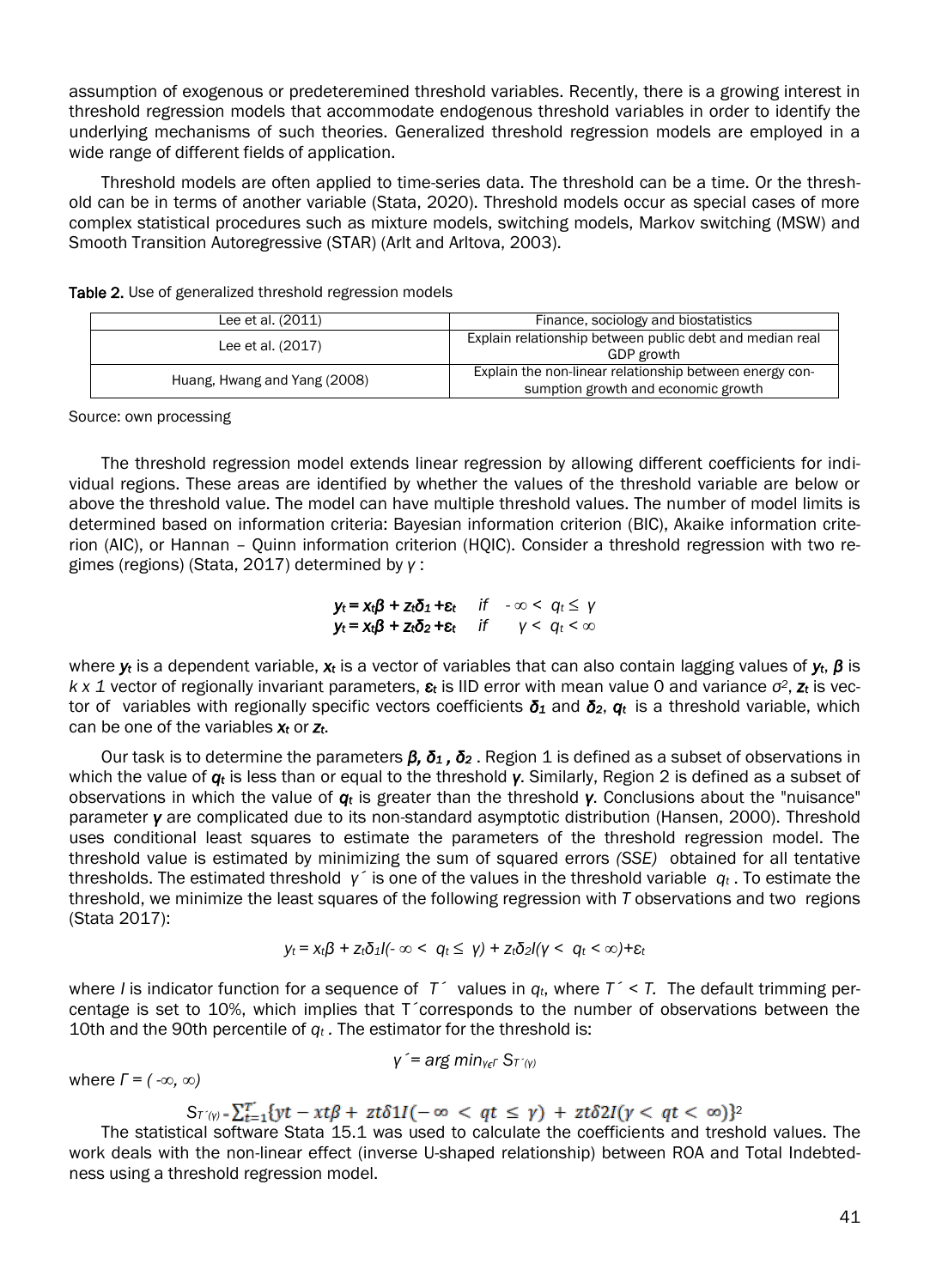Return on assets (ROA)

*ROA = EBIT / Total Asset × 100*

The return on asset (ROA) is generally applied to measure profitability (Ahmadinia, Afrasiabishani and Hesami, 2012). Return on Assets defines the efficient management of a firm's asset to generate profits. It is an indicator which explains how profitable a firm is in relation to its total assets.

Total Indebtedness (TI)

*TI = Total Debt / Total Assets × 100*

This metric contains information about the financial structure of company as measured by the proportion of foreign resources to seed assets (Lesakova, 2007).

## 3. RESULTS AND DISCUSSION

We analyzed the possibility of one or two thresholds model in sectors: Engineering, Electrical, Food, Spa. We first clearly showed the obtained values in Fig. 1.

Figure 1. Graphical representation of the detected values



Source: own processing

An overview of the calculated treshold values is given in Tab.3. In the case of the electrical industry, we have chosen two thresholds as the most appropriate option.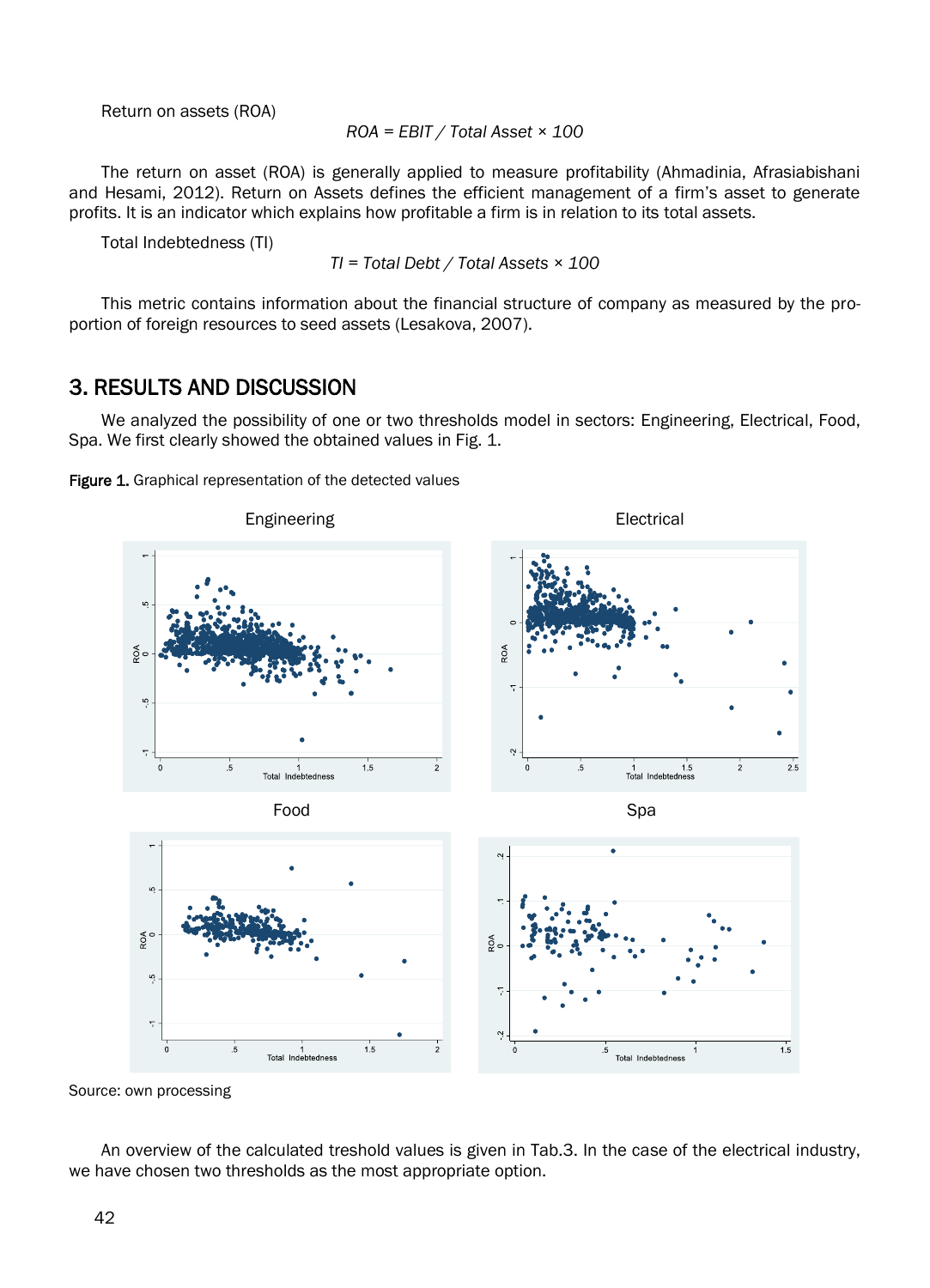Table 3. Overview of calculated limit values

| Industry                 | Engineering | Electrical    | Food   | Spa    |
|--------------------------|-------------|---------------|--------|--------|
| Number of observations   | 1 139       | 749           | 374    | 125    |
| Treshold - TI            | 0.3448      | 0.2069 0.8601 | 0.8753 | 0.1636 |
| Sum of squared residuals | 14.8216     | 36.8027       | 4.7657 | 0.3236 |

Source: own processing

In the following, we will analyze the results for individual sectors in more detail.

#### *Engineering industry*

The most suitable option is one threshold value: 0.3448. The coefficient at TI Region1 is positive 0.312 and the coefficient at TI for Region2 is negative -0.2262. This means that at a TI of less than 34.4%, the ROA increases with a coefficient of 0.312. After exceeding this limit, the ROA decreases with a coefficient of - 0.2262. Statistical tests show that all coefficients (even in absolute terms) are significant and different for individual regions (Tab.4).

| Engineering | <b>ROA</b>  | Coef.     | Std.Err. |          | P >  z |           | 95% Conf.Interval |
|-------------|-------------|-----------|----------|----------|--------|-----------|-------------------|
| Region1     | Total Indbt | 0.3120    | 0.0919   | 3.40     | 0.001  | 0.1319    | 0.4922            |
|             | Cons        | 0.0809    | 0.0205   | 3.93     | 0.000  | 0.0406    | 0.1213            |
| Region2     | Total Indbt | $-0.2262$ | 0.0180   | $-12.53$ | 0.000  | $-0.2615$ | $-0.1908$         |
|             | Cons        | 0.2183    | 0.0129   | 16.92    | 0.000  | 0.1929    | 0.2435            |

Table 4. Parameters of the treshold regression model for Engineering industry

Source: own processing

#### *Electrical industry*

When comparing the results of the model with one or two threshold values, it shows a better possibility to use two treshold values (0.2069 and 0.8601). For the Region1 with a TI less than 20.69%, the linear coefficient of the model is positive (1.1999). For the Region2 with TI from 20.69% to 86.01%, the linear coefficient is negative (- 0.2495). For the Region3 with TI above 86.01% profitability decreases much faster (-0.6844) (Tab.5).

| Electrical | <b>ROA</b> | Coef.     | Std.Err. | Ζ       | P ><br> z |           | 95% Conf. Interval |
|------------|------------|-----------|----------|---------|-----------|-----------|--------------------|
|            | TotalIndbt | 1.1999    | 0.3054   | 3.93    | 0.000     | 0.6012    | 1.7986             |
| Region1    | Cons       | 0.0866    | 0.0371   | 2.33    | 0.020     | 0.0137    | 0.1594             |
|            | TotalIndbt | $-0.2495$ | 0.0550   | $-4.53$ | 0.000     | $-0.3547$ | $-0.1416$          |
| Region2    | Cons       | 0.2543    | 0.0306   | 8.29    | 0.000     | 0.1942    | 0.3143             |
|            | TotalIndbt | $-0.6844$ | $-0.688$ | $-9.95$ | 0.000     | $-0.8193$ | $-0.5496$          |
| Region3    | Cons       | 0.6501    | 0.0727   | 8.94    | 0.000     | 0.5075    | 0.7927             |

Table 5. Parameters of the treshold regression model for Electrical industry

Source: own processing

Statistical tests show that all coefficients (even in constants) are significant and different for individual regions. The model for the Electrical industry shows similar behavior as the model for Engineering industry even at two limit values, first followed by the growth of ROA and then a decrease with the increase of TI.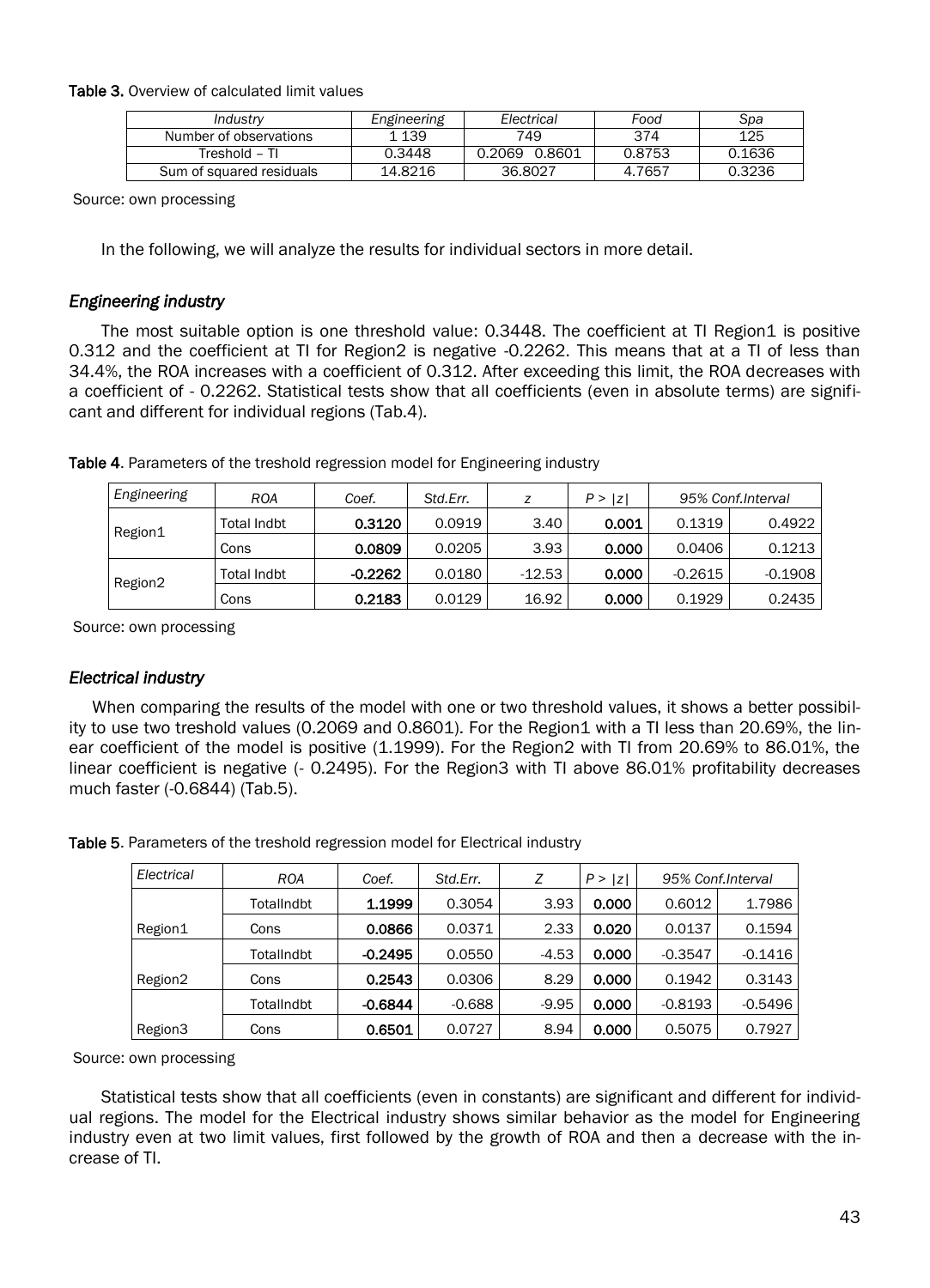### *Food industry*

The threshold regression model for the Food industry shows different properties. First a slight decrease in ROA (-0.1394) and then a stronger decrease (-0.6844) with an increase in TI. (Tab. 6). The threshold for TI is quite high (87.53%).

| Food    | <b>ROA</b>  | Coef.     | Std.Err. |         | P >  z | 95% Conf.Interval |            |
|---------|-------------|-----------|----------|---------|--------|-------------------|------------|
| Region1 | Total Indbt | $-0.1376$ | 0.0299   | $-4.59$ | 0.000  | $-0.1964$         | $-0.07892$ |
|         | Cons        | 0.1394    | 0.0183   | 7.58    | 0.000  | 0.1033            | 0.1754     |
| Region2 | Total Indbt | $-0.6485$ | 0.0899   | $-7.22$ | 0.000  | $-0.8245$         | $-0.4725$  |
|         | cons        | 0.6095    | 0.0928   | 6.57    | 0.000  | 0.4278            | 0.7913     |

Table 6. Parameters of the treshold regression model for Food industry

Source: own processing

The coefficients are significant and different for each mode.

#### *Spa industry*

In this case, we have the smallest number of measurements. The model indicates a strong decrease (-1.1165) to the TI threshold (16.36%), followed by a very slight decrease to the significance threshold (- 0.0336).

Table 7. Parameters of the treshold regression model for Spa

| Spa     | ROA         | Coef.     | Std.Err. | z       | P >  z | 95% Conf.Interval |           |
|---------|-------------|-----------|----------|---------|--------|-------------------|-----------|
| Region1 | Total Indbt | -1.1165   | 0.3400   | $-3.28$ | 0.001  | $-1.7830$         | $-0.4500$ |
|         | Cons        | 0.1276    | 0.0323   | 3.95    | 0.000  | 0.0642            | 0.1910    |
| Region2 | Total Indbt | $-0.0365$ | 0.0177   | $-2.06$ | 0.040  | $-0.0713$         | $-0.0017$ |
|         | Cons        | 0.0336    | 0.0098   | 3.40    | 0.001  | 0.0142            | 0.0530    |

Source: own processing

As in the previous cases, the coefficients are significant and different for each mode.

Finally, we present the division of the number of enterprises into individual regimes by industry (Tab.8).

Table 8. The number of enterprises belonging to various modes

| Industry    | Region1 | Treshold 1 | Region 2 | Treshold2 | Region 3 |
|-------------|---------|------------|----------|-----------|----------|
| Engineering | 199     | 0.3448     | 940      |           |          |
| Electrical  | 159     | 0.2069     | 467      | 0.8601    | 123      |
| Food        | 333     | 0.8753     | 41       |           |          |
| Spa         | 27      | 0.1636     | 98       |           |          |

Source: own processing

Electrical shows the most homogeneous division of companies into individual regimes.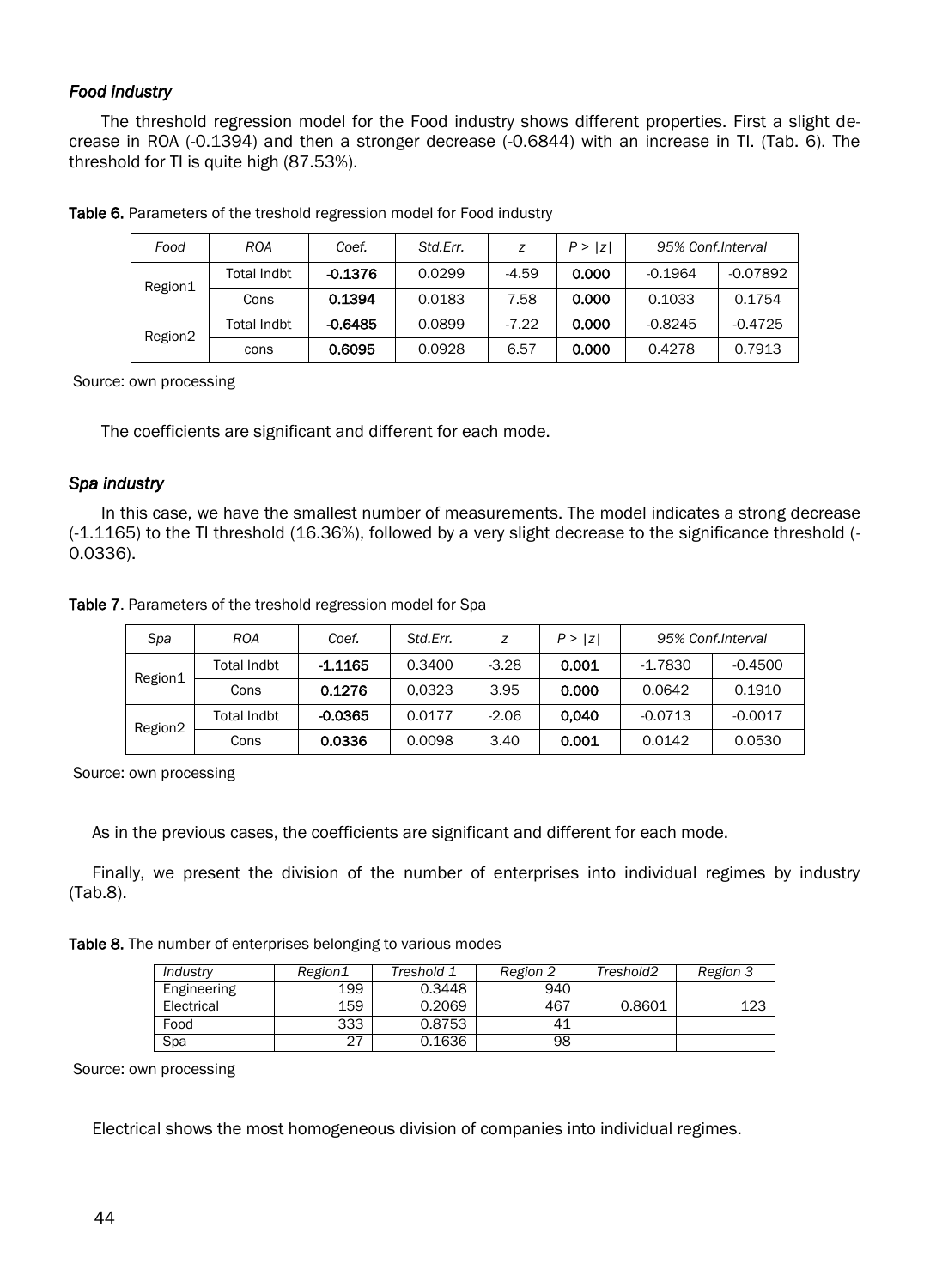## **CONCLUSION**

In this work, we analyzed the dependence of the financial ratio of the return on assets (ROA) on the total indebtedness (TI) of the company for the engineering, electrical, food and spa industries in Slovakia. We have shown the nonlinear character of ROA's dependence on total indebtedness in each industry. We used threshold regression models to examine the relationship between ROA and total indebtedness. For each industry, a threshold value of the total indebtedness was found in which the linear relationship changes. In the case of the electrical industry (SK NACE 26, 27), it is appropriate to use up to two limit values. In the case of the engineering (SK NACE 25, 28, 29, 30) and electrical sector in the first regime (Region1), profitability increases with increasing indebtedness. However, after exceeding the limit value, profitability decreases (Region2). Food (SK NACE 10, 11, 12) and spa industry shows a decrease in profitability with increasing indebtedness throughout the course. However, the intensity of the decrease changes in the calculated threshold values. All calculated model coefficients are significant and different for individual regions. The determination of model coefficients and threshold values for individual industries can be used to optimize the debt policy of the company in the relevant industry.

## ACKNOWLEDGEMENT

This research was supported by the projects GaPU No. 29/2020, VEGA No. 1/0741/20, VEGA No. 1/0194/19.

## REFERENCES

- Abu-abbas, B.M., Alhmoud, T., Algazo, F.A. (2019), "Financial leverage and firm performance evidence from Amman stock exchange", *The European Journal of Comparative Economics,* Vol. 16, No. 2, pp. 207-237.
- Ahmadinia, Afrasiabishani and Hesami, (2012), "A comprehensive review on capital structure theories", *The Romanian Economic Journal*, Vol. 15, No. 45, pp. 3-26.
- Andersson, A., Minnema, J. (2018), "The relationship between leverage and profitability", available at: http://www.diva-portal.org/smash/get/diva2:1234028/FULLTEXT01.pdf (accessed 10 july 2020).
- Arlt, J., Arltova, M. (2003), Financial Time Series, Grada Publishing, Praha (in Czech).
- Goyal, A.M. (2013), "Impact of capital structure on performance of listed public sector banks in India", *International Journal of Business and Management Invention*, Vol. 2, No. 10, pp. 35-43.
- Huang, B.N., Hwang, M.J., Yang, C.W. (2008), "Does more energy consumption bolster economic growth? An application of the nonlinear threshold regression model", *Energy Policy*, Vol. 36, No. 2, pp. 755- 767.
- Cheng, Y.S., Liu Y.P., Chien, CH.Y. (2010), "Capital structure and firm value in China: A panel threshold regression analysis", *African Journal of Business Management*, Vol. 4, No. 12, pp. 2500-2507.
- Jencova, S. (2018), *Application of Advanced Methods in the Financial-Economic Analysis of the Electrical Engineering Industry in the Slovak Republic,* Technical University Ostrava Economic faculty, Ostrava (in Slovak).
- Jencova, S., Vasanicova, P. (2019), "Profitability of slovak spa industry", *Journal of Management and [Business: Research and Practice](http://www.journalmb.eu/)*, Vol. 11, No. 2, pp. 30-35.
- Jencova, S., Vasanicova, P., Petruska, I. (2019), *Financial Position of the Slovak Spa*, European Financial Systems companies*,* Brno.
- Kebewar, M. (2012), "The effect of debt on corporate profitability evidence from French service sector*", Working paper*, No. 42446, University Library of Munich, Germany*.*
- Lee, S., Park, H., Seo M.H., Shin, Y. (2017), "Testing for a Debt-Threshold Effect on Output Growth", *Fiscal Sudies: The Journal of Applied Public Economics*, Vol. 38, No. 4, pp. 701-717.
- Lee, S., Seo, M., Shin, Y. (2011), "Testing for threshold effects in regression models", *Journal of the American Statistical Association*, Vol. 106, No. 493, pp. 220–231.
- Lеsakоva, L. et al. (2007), *Financial-Economic Analysis of the Company*, Mаtеj Bеl University, Banska Bystrica (in Slovak).